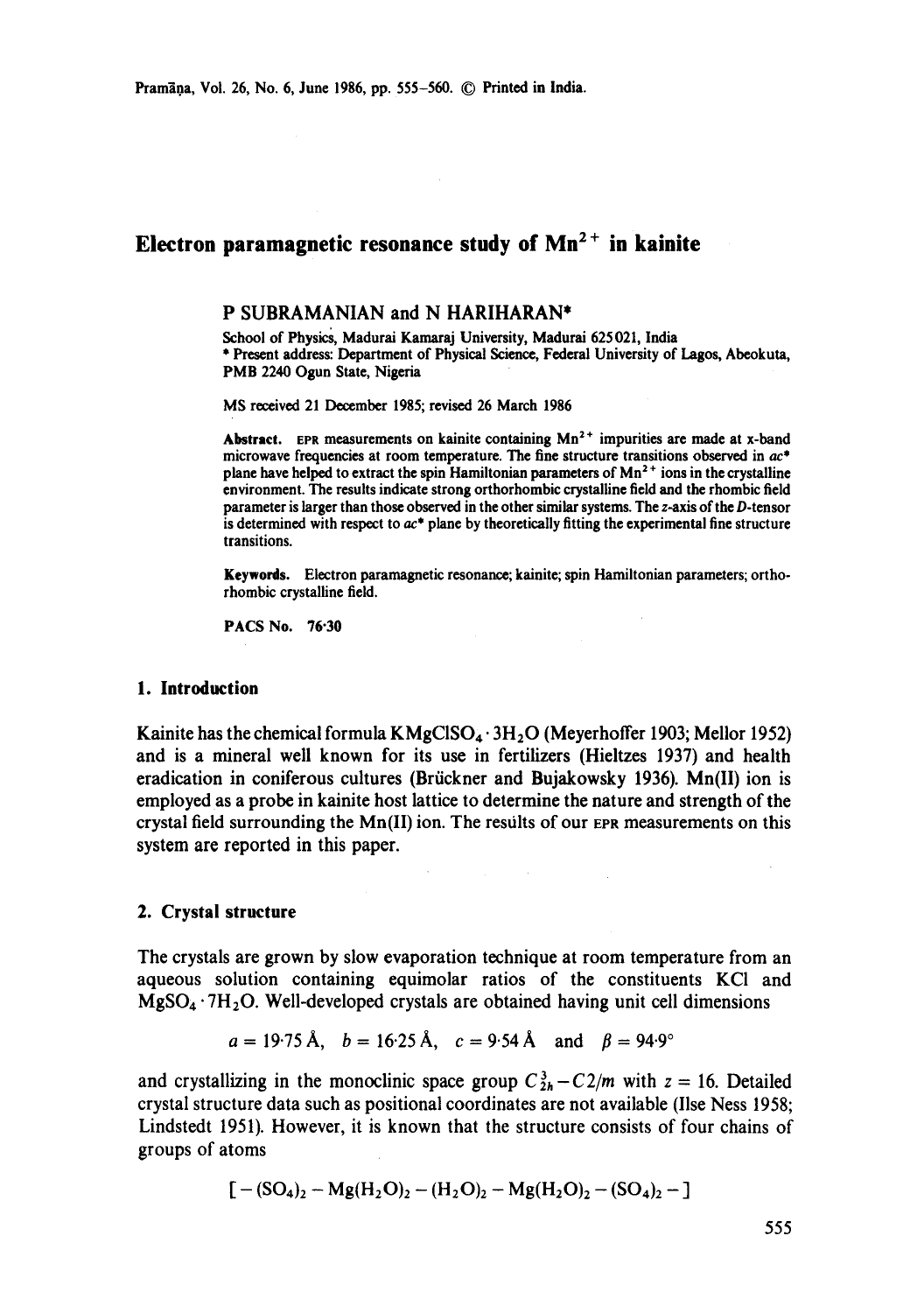# 556 *P Subramanian and N Hariharan*

running along crystalline  $b$ -axis and the  $SO_4$  tetrahedra lie in the mirror plane. The chains are distributed on the (010) cross-section of the cell.  $K^+$  and  $Cl^-$  ions in free fields hold the chains vertically.

# **3. Experimental**

To obtain kainite with Mn(lI) impurities, the saturated solution is mixed with less than  $1\%$  molecular weight of MnCl<sub>2</sub>  $\cdot$  4H<sub>2</sub>O and the solution under slow evaporation at room temperature gives well-defined transparent crystals. Cell dimensions measured using x-ray diffraction agree well with reported values (Ilse Ness 1958; Lindstedt 1951). Crystals of suitable dimensions are chosen and Eva measurements are carried out at room temperature at X-band using the homebuilt EPR spectrometer at the Chemical Physics Division of TIFR, Bombay. The sample is kept in a  $TE_{102}$  cavity operating at 100 kHz field modulation, oPPrt is used in all spectra as internal field marker.

## **4. Results and discussion**

The ground state of Mn(II) being an  ${}^{6}S_{5/2}$  state, five sextets of allowed EPR transitions  $(\Delta M_s = \pm 1$  and  $\Delta m_l = 0)$  corresponding to  $M_s = m_l = \frac{5}{2}$  may be expected. For an arbitrary orientation of the crystal a number of 30-line pattern corresponding to different  $Mn^{2+}$  sites are observed. Since there are many sites for  $Mn^{2+}$  in the crystal, several such EPR transitions are possible. But, we have identified only one set of 30-line pattern corresponding to a particular  $Mn^{2+}$  site in our spectra with the magnetic field in the crystal  $ac^*$  plane. The spin Hamiltonian parameters are extracted from these data.

The observed spectrum can be described by a spin Hamiltonian (Orton 1968; Low 1960)

$$
\mathcal{H} = g\beta \bar{H} \cdot \bar{S} + D[S_z^2 - \frac{1}{3}S(S+1)] + E(S_x^2 - S_y^2) + A\bar{I} \cdot \bar{S}.
$$
 (1)

The various terms in the spin Hamiltonian correspond to Zeeman, crystal field and nuclear hyperfine interactions respectively. Assuming g and  $A$  to be isotropic for an ion in 6S state, the crystal field terms are considered as a perturbation on Zeeman term and the line positions for an arbitrary orientation are expressed with second order corrections as (Low 1960; Chatelian and Weeks 1970).

$$
H = H_0 - (M_s - \frac{1}{2}) [D(3 \cos^2 \theta - 1) - 3E \cos 2\phi (\cos^2 \theta - 1)] + Am_1
$$
  
+ 
$$
\frac{1}{2H_0} [4S(S+1) - 24M_s(M_s - 1) - 9]
$$
  

$$
\times \{ (D - E \cos 2\phi)^2 (\sin \theta \cos \theta)^2 + (E \sin 2\phi)^2 \sin^2 \theta \}
$$
  
- 
$$
\frac{1}{8H_0} [2S(S+1) - 6M_s(M_s - 1) - 3]
$$
  

$$
\times \{ [D \sin^2 \theta + E \cos 2\phi (1 + \cos^2 \theta)]^2 + 4(E \cos \theta \sin 2\phi)^2 \},
$$
 (2)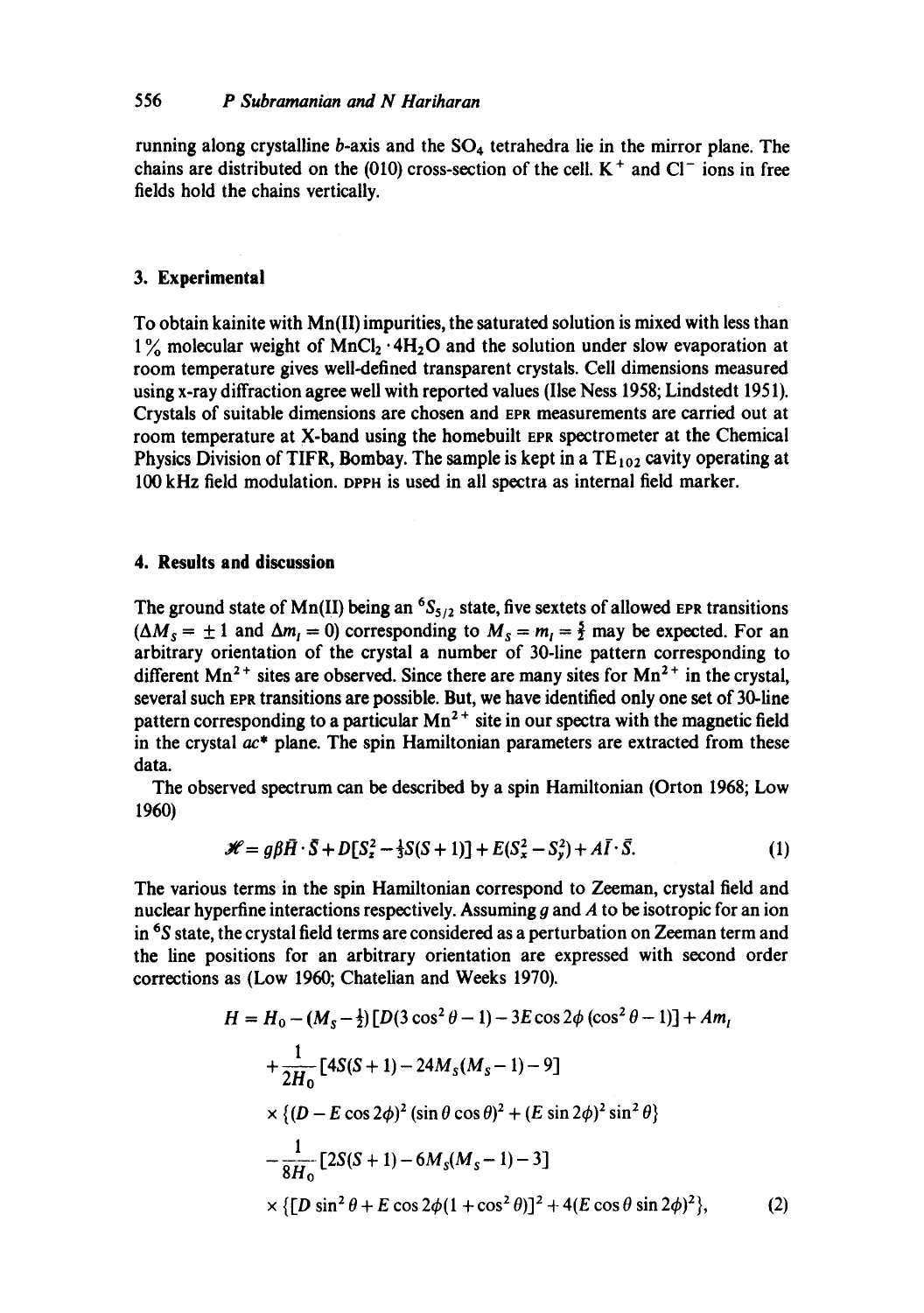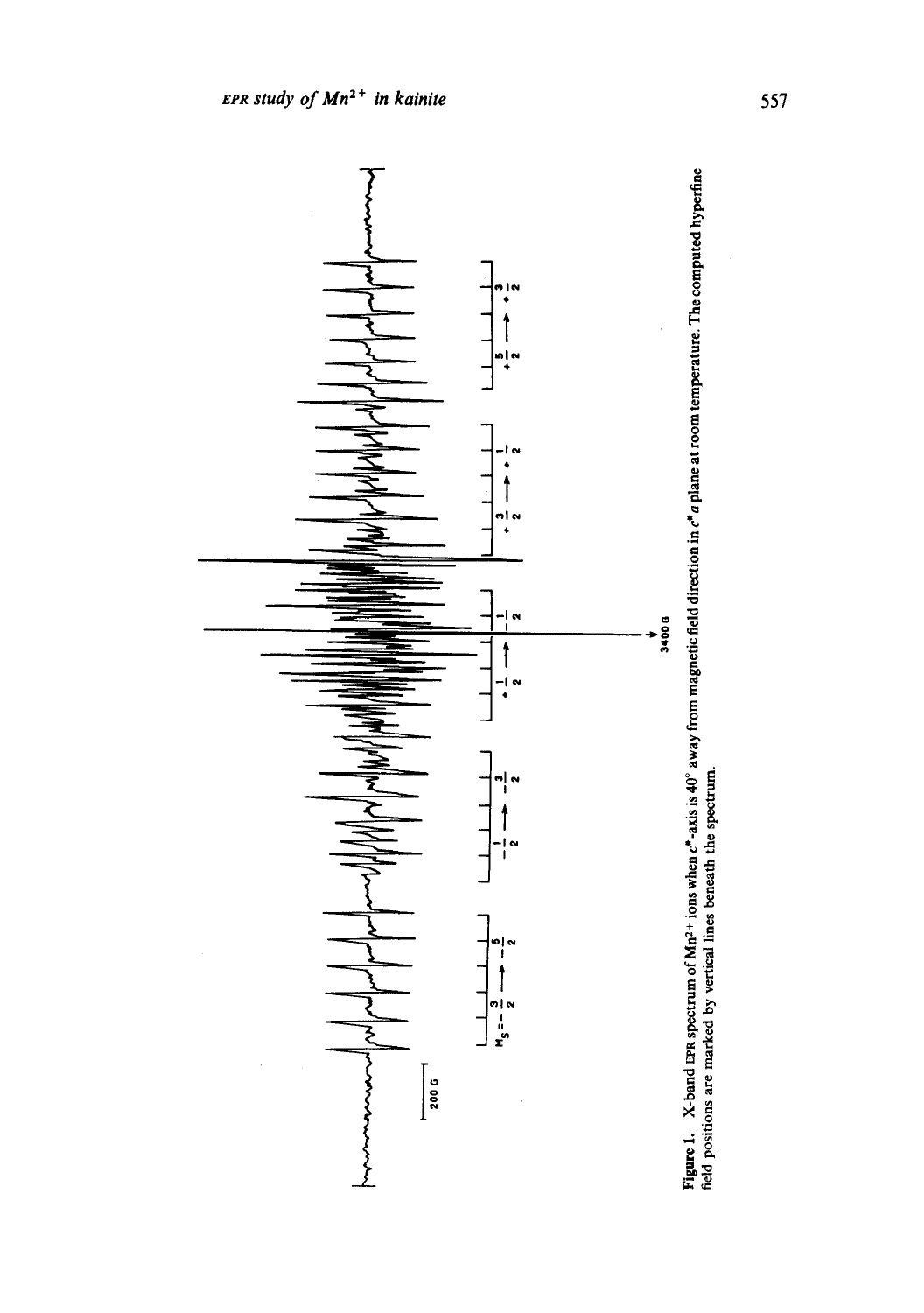

Figure 2. Finestructure lines variation of Mn<sup>2+</sup> ions in kainite lattice in  $c^*a$  plane. Solid lines indicate theoretical values and open circles indicate experimental values.

| $\n  D, D and D are the same, D are the same.$ |             |           |           |                 |
|------------------------------------------------|-------------|-----------|-----------|-----------------|
| System                                         | D           | E         |           | д               |
| $Mg_2SiO_4^{(a)}$                              | $-730 + 10$ | $-109+3$  | $-84 + 1$ | $2.003 + 0.001$ |
| $CdNa_2(SO_4)_2 \cdot 2H_2O^{(b)}$             | $550 + 2$   | $-94 + 3$ | $-85+1$   | $2.004 + 0.002$ |
| $CdGa2Se4(c)$                                  | $-919+3$    | $15 + 2$  | $-61 + 3$ | $2.003 + 0.001$ |
| KMgCISO <sub>4</sub> ·3H <sub>2</sub> O        | $642 + 5$   | $261 + 5$ | $95 + 5$  | $2.04 + 0.02$   |

Table 1. Spin Hamiltonian parameters of  $Mn^2$ <sup>+</sup> ions in different systems. D, E and A are in units of  $10^{-4}$  cm<sup>-1</sup>

References: (a) Chatelian and Weeks (1970); (b) Jain and Venkateswarlu (1979); (c) Schlaak and Weiss (1972)

where 
$$
H_0 = \frac{hv}{g\beta}
$$
;  $M_s = +\frac{5}{2}, +\frac{3}{2}, +\frac{1}{2}, -\frac{1}{2}$  and  $-\frac{3}{2}$ ;  
 $m_l = +\frac{5}{2}, +\frac{3}{2}, +\frac{1}{2}, -\frac{1}{2}, -\frac{3}{2}$  and  $-\frac{5}{2}$ ;  $S = \frac{5}{2}$ .

 $\mathbf{h}$ 

D, E and A represent axial, rhombic and hyperfine structure constants respectively.  $\theta$  is the angle between the magnetic field direction and the z-axis while  $\phi$  is the angle between the projection of the z-axis on *ac\** plane of the crystal and the c\*-axis. **In (2), D**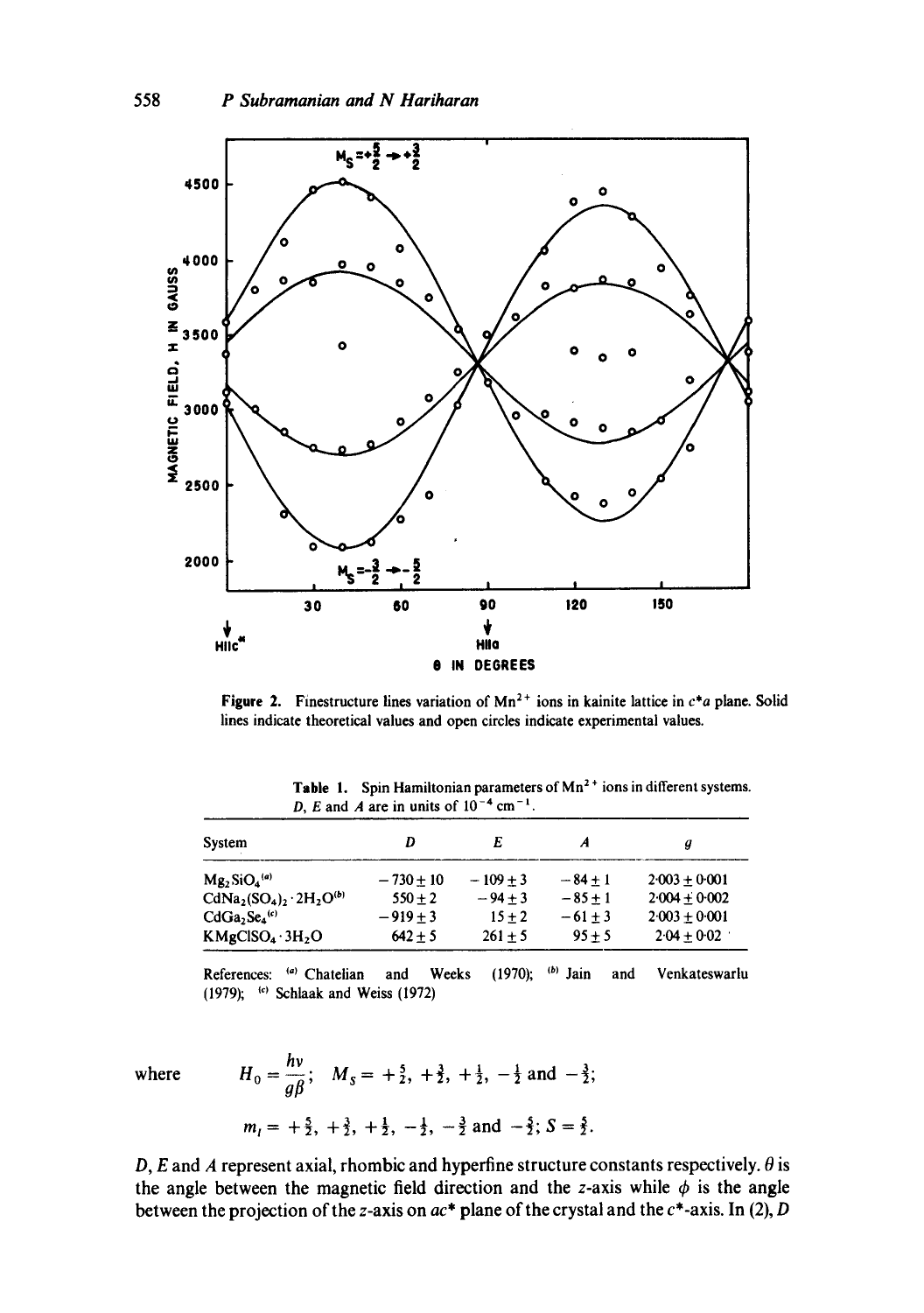and  $E$  terms are used in erg units and the resultant terms containing  $D$  and  $E$  have to be divided by g $\beta$  to convert them into gauss units.  $H_0$  and A terms are in units of gauss.

Spin Hamiltonian parameters are evaluated from (2) by fixing the  $\theta$  value. Various sets of D and E values are incorporated for  $\phi = 0$  to 180°. All the parameters  $\theta$ ,  $\phi$ , D and E are then varied until a good fit to the experimental data in  $ac^*$  plane for the finestructure transitions versus angular variation could be obtained.

Figure 1 illustrates  $Mn^{2+}$  spectrum in kainite crystal, when the  $c^*$ -axis is 40<sup>°</sup> away from the magnetic field direction in *c\*a* plane. The computed field positions are marked by vertical markings beneath the spectrum. The fine structure transitions in all orientations in *c\*a* plane are plotted in figure 2. The spin Hamiltonian parameters which fit the observed spectra are

$$
D = 642 \pm 2 \times 10^{-4} \text{ cm}^{-1}, \quad E = 261 \pm 2 \times 10^{-4} \text{ cm}^{-1},
$$
  
\n
$$
A = 91 \pm 5 \times 10^{-4} \text{ cm}^{-1}, \quad g = 2.04 \pm 0.02,
$$
  
\n
$$
\theta = 56 \pm 1^{\circ}, \quad \phi = 40 \pm 1^{\circ}.
$$

These results suggest that the z-axis of the complex raises by 56 ~ from *c\*a* plane and the projection of the z-axis on the  $c^*a$  plane is rotated by  $40^\circ$  from  $c^*$ -axis.

The spin Hamiltonian parameters in a few systems are compared with that of  $Mn^{2+}$ in kainite as shown in table 1. The signs of  $D$ , E and A in kainite are not determined. The  $D$  value is found to be large in kainite. Also the  $E$  value is very large when compared to the other systems (Chatelian and Weeks 1970; Jain and Venkateswarlu 1979; Schlaak and Weiss 1972). This indicates that the surrounding ligand interaction with Mn(II) is highly distorted (low symmetry) resulting in strong orthorhombic nature of crystal field. The hyperfine constant is found to be isotropic and has the similar value as in Tutton salts (Jain and Venkateswarlu 1979).

#### **5. Conclusion**

Spin Hamiltonian parameters are derived for a single  $Mn^{2+}$  site from EPR investigations in kainite. The Mn(II) ion is influenced by a very strong orthorhombic crystal field and this reveals that the metal coordination is highly distorted.

### **Acknowledgements**

The authors are indebted to Profs J Sobhanadri and S Subramanian of irr, N Krishnamurthy and R K Rajaram of Madurai Kamaraj University for their helpful discussion. rs thanks T T Prem Babu and R Manjula of IIT and D Pathinettam Padyan, Madurai Kamaraj University for their help in computation. The authors thank ugc, New Delhi for the funding through a scheme and PS gratefully acknowledges CSIR, New Delhi for fellowships.

#### **References**

Brückner E and Bujakowsky W 1936 Forstarchiv 12 121 Chatelian A and Weeks R A 1970 *J. Chem. Phys.* b2 5682